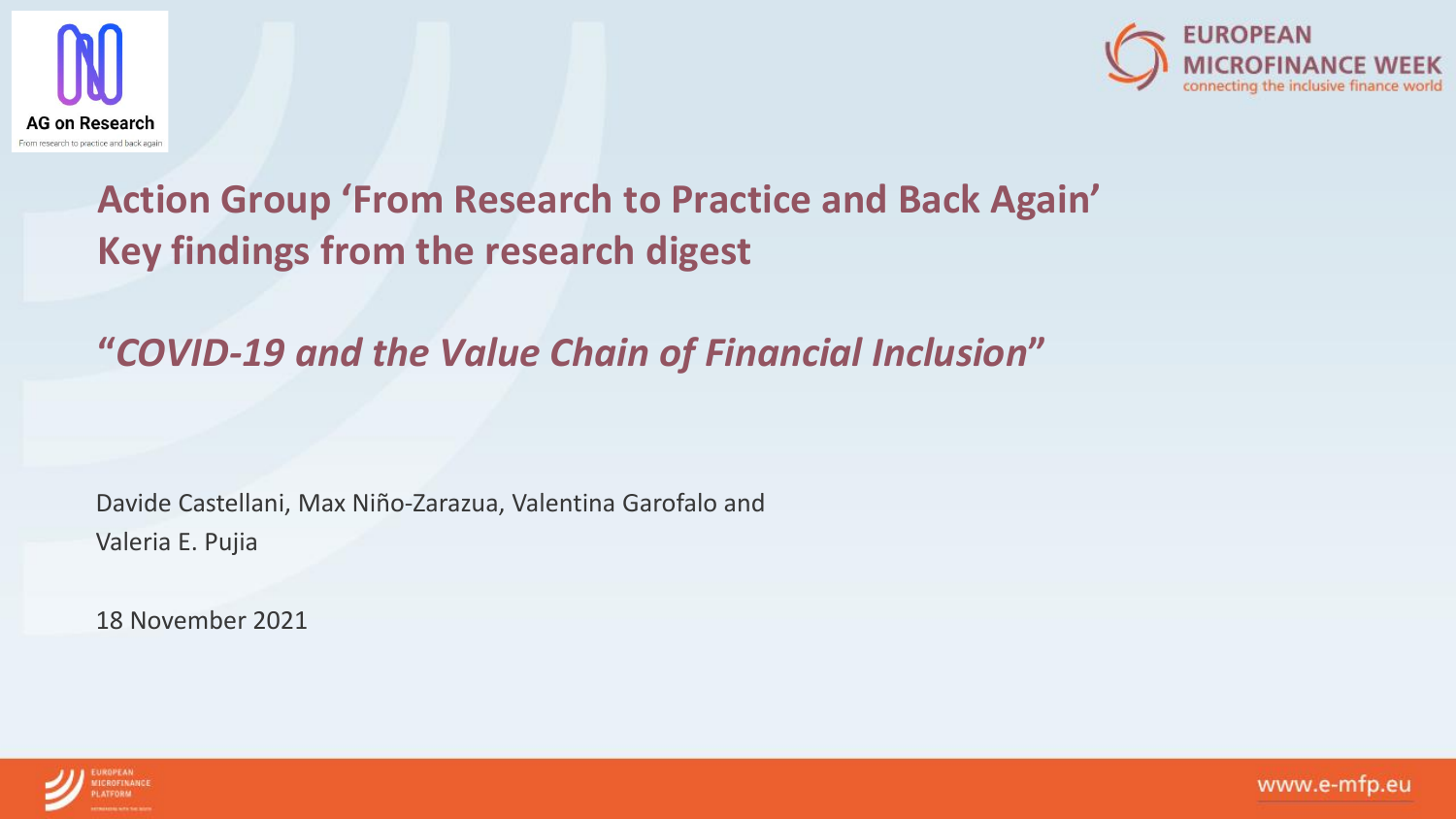



## **Objectives of the AG**

- Promote the learning of microfinance and financial inclusion at the university level
- Identify research needs of field level institutions as well as organisations supporting and enabling the development of the sector
- Identify the sources of data that enable conducting the research
- Disseminate and increase impact of research by translating research results into practical guidance and solutions

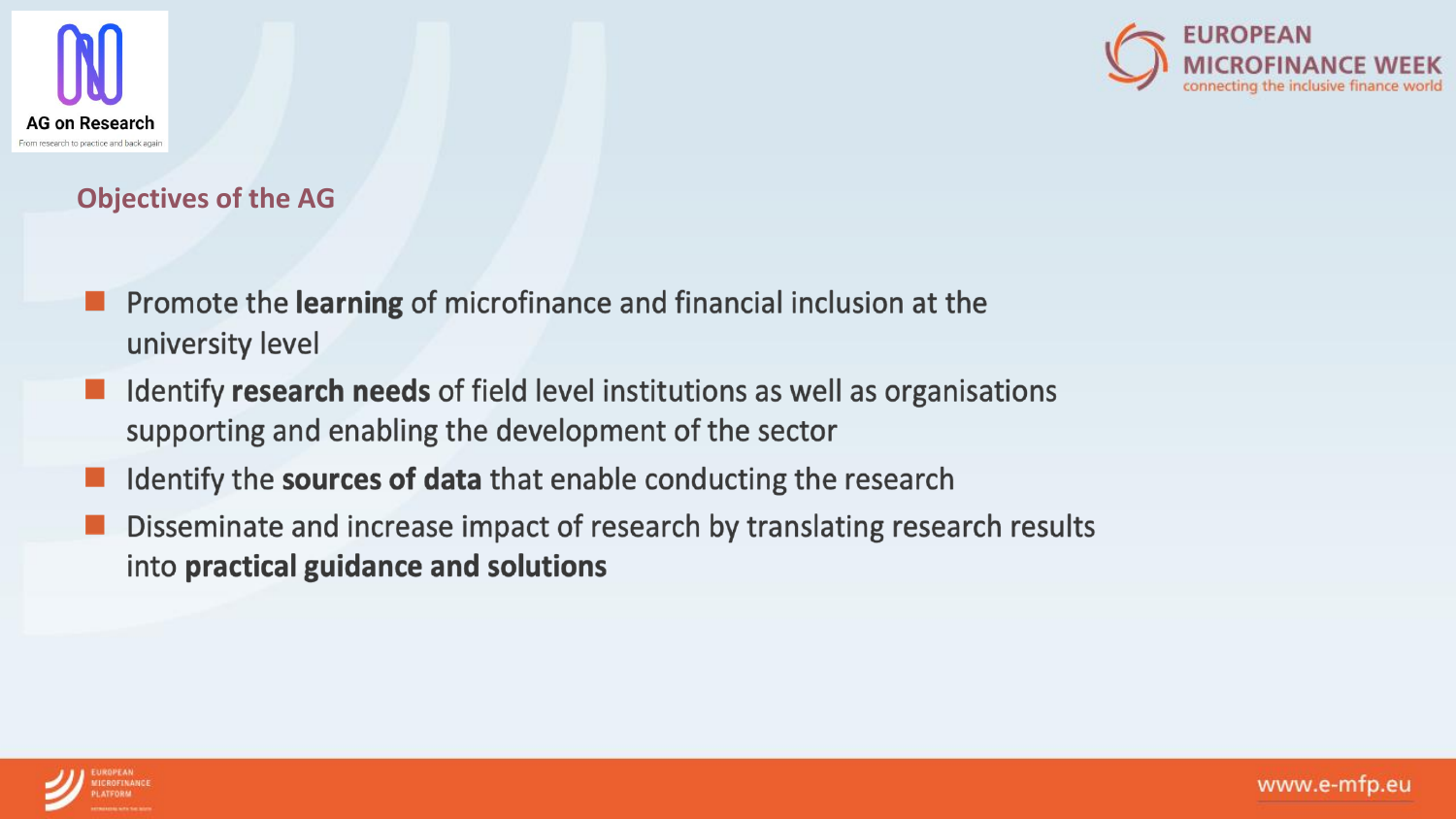



## **Activities and projects**

- First Research Digest: COVID-19 and the Value Chain of Financial Inclusion
	- **First mapping** of data sources, academic programs and research institutions
	- First survey on the research needs

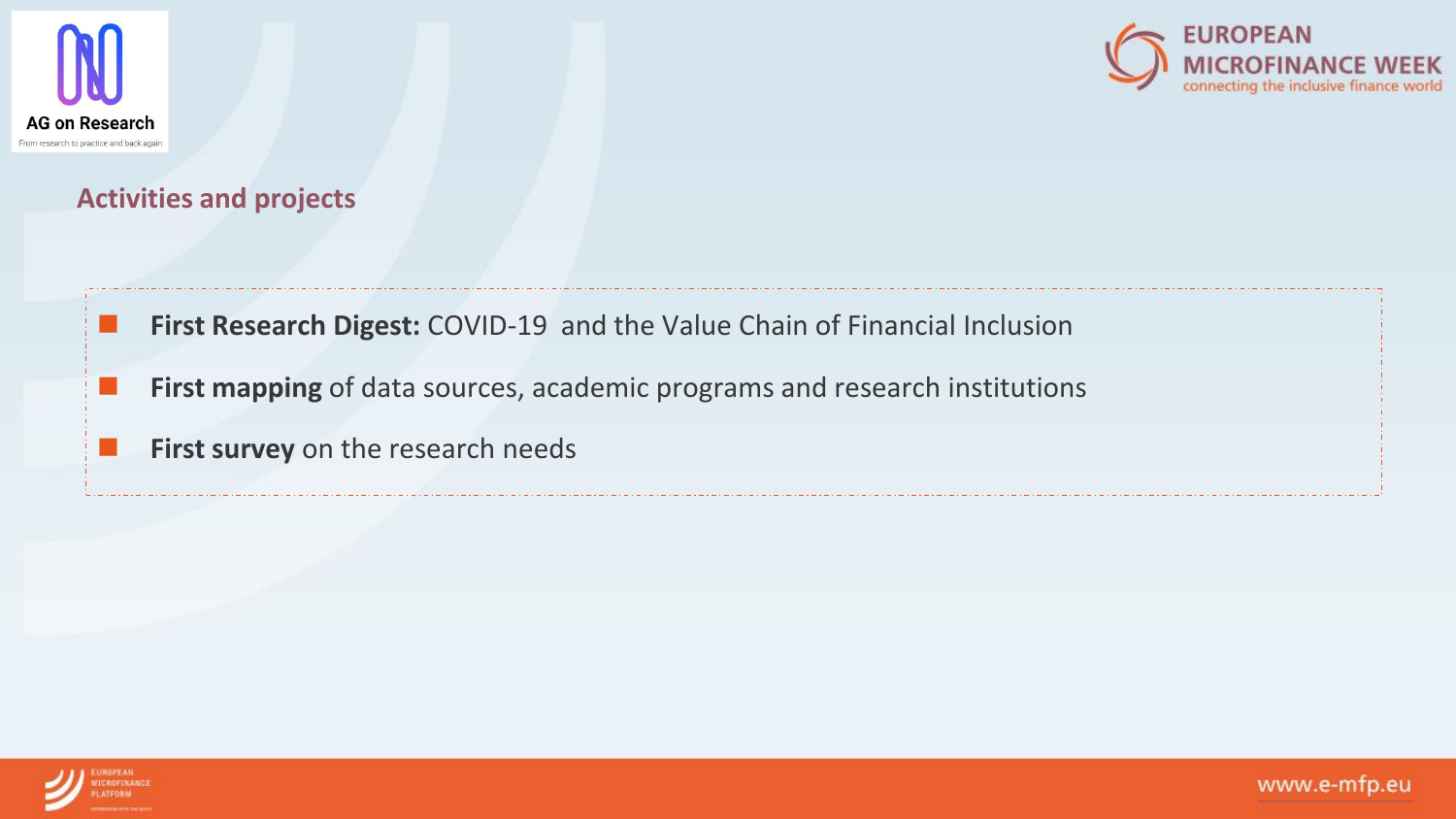

# **Objective and methodology research digest**

- ◼ Describe how the financial inclusion **value chain**  has faced and addressed challenges and risks. Identify new arising opportunities and lessons learned
- Qualitative insights from
- literature review
- 25 stakeholders interviews (March Sept 2020)
- Two publications
- executive report
- full report rich in examples and reference



# **Background**

- ◼ Outbreak of the COVID-19 global pandemic
- Country precautionary measures and repercussions on the broad economy
- Decline in labor incomes (ILO 2020)
- First increase, albeit slight, in global poverty (WB Estimates 2020)

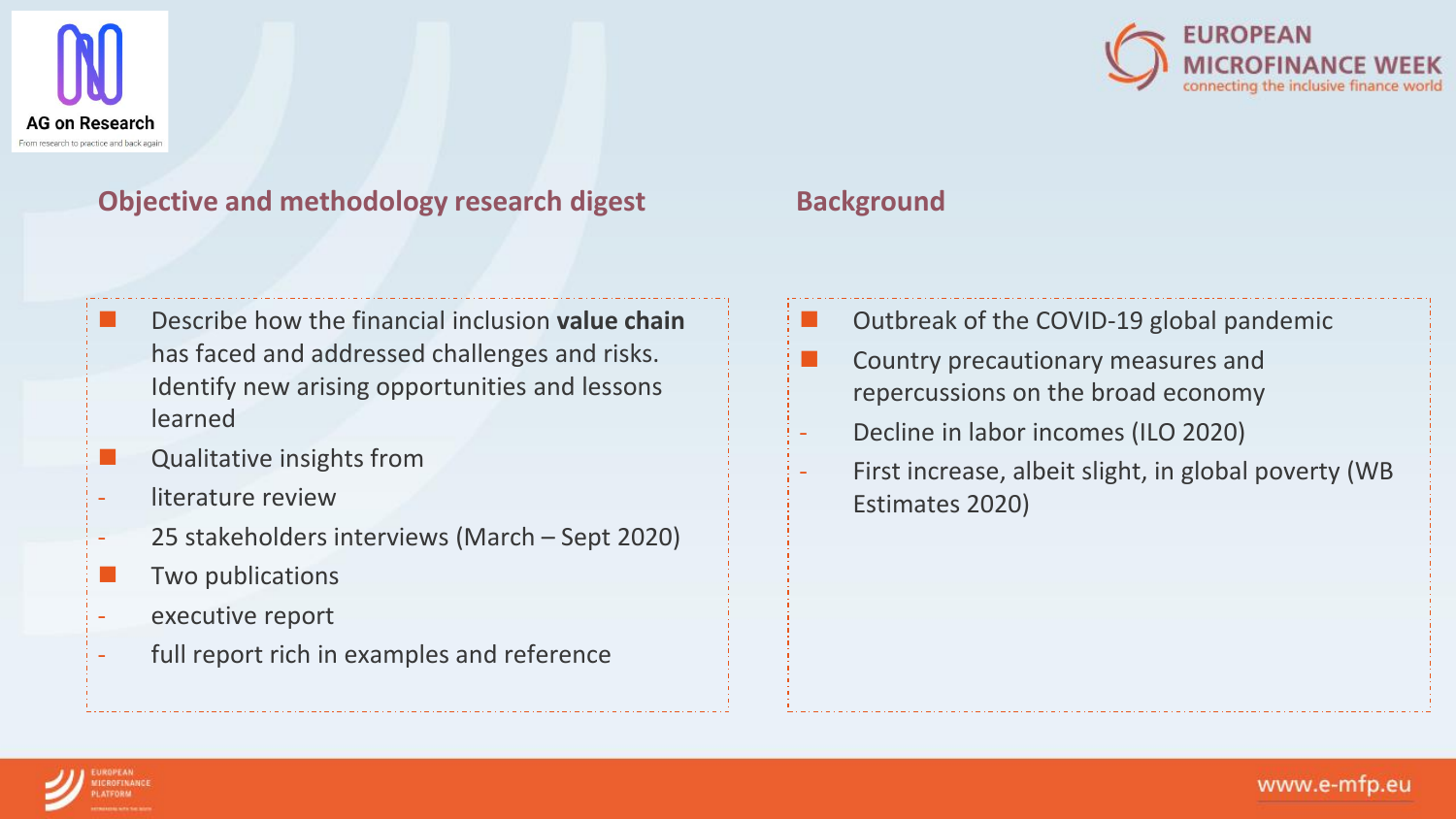



### **Challenges and measures taken**



**Impact on clients** is still unfolding, depends on:

- the economic sector
- type of employment
- social protection and safety nets
- existing coping strategies
- age group / gender

Borrowers in **difficulties to honor their commitments** towards FSPs , and it may lead to an **increase of financial demand**



**Welfare initiatives** for households, workers and enterprises, often through digital channels

#### **Measures from Central Banks:**

- Debt relief measures (loan term extensions, rescheduling, restructuring)
- Changes in pricing and conditions (waiving interest, penalty fees)
- Changes in prudential regulation
- Liquidity injection

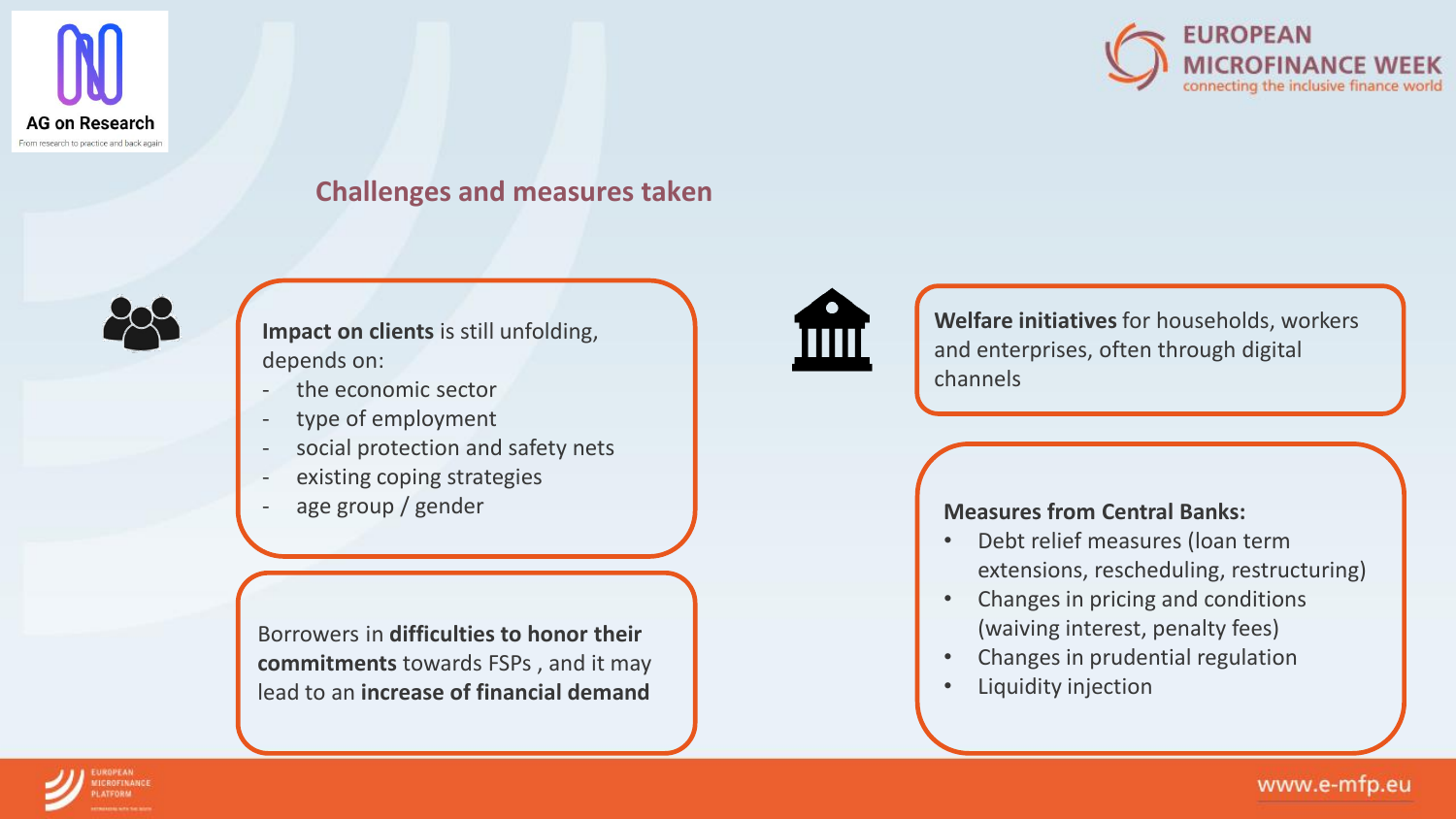



### **Challenges and measures taken**



#### **Safety measures**

**Portfolio management** (moratoria, restructuring/rescheduling, suspending interest and commissions payments, and write off)

#### **Risk management system**

**Emergency loans / access to cash grants**

Sharp increase in the **deterioration of the portfolio quality**

#### **Problems with loan collection**

- Clients' income reduction (difficulties to repay) and moratoria
- Movement restrictions and limited monitoring

#### **Limited loan disbursement**

- Liquidity issues or conservative strategies
- Clients' profile got riskier
- Difficult to assess remotely

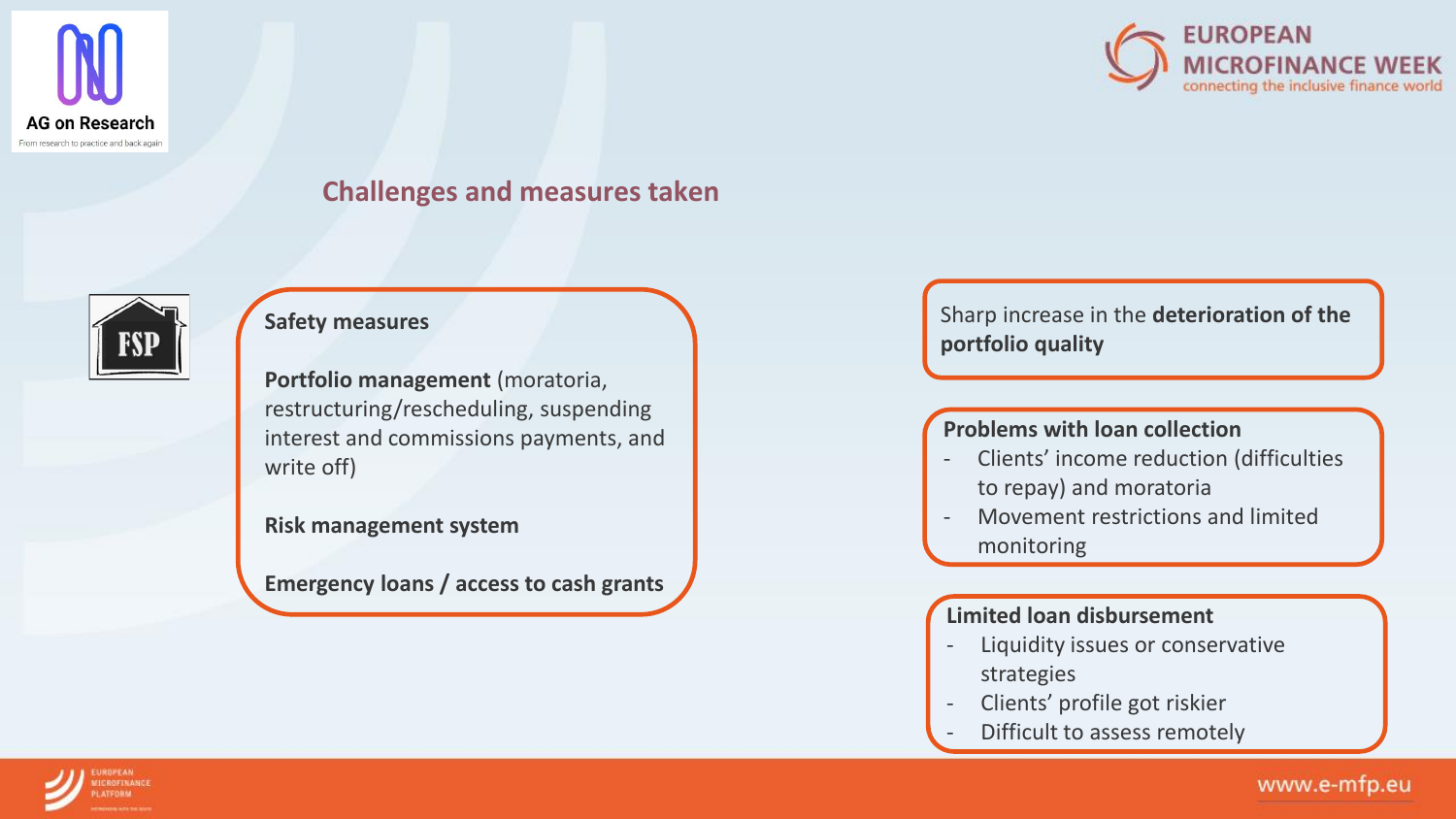



### **Challenges and measures taken**



#### **Investors**:

Offered debt relief instruments Injected new capital (debt or equity) Provided other kinds of support (as funds for technical assistance)

Asked for more frequent reporting

Coordinated activities with other lenders and FSPs

Launched initiatives at sector level

- Memorandum of Understanding signed by 9 MIVs on "Coordination among Microfinance Investment Vehicle - MIVs in response to Covid 19";
- Common Pledge signed by 30 organizations on "*Key principles to protect microfinance institutions and their clients in the COVID-19 crisis*";
- *R3 Coalition* (Response, Recovery, and Resilience Investment Coalition), collaboration across impact investing networks;
- Key investing principles "*COVID-19 Investor Statement - Impact investors in emerging markets*" signed by 14 investors

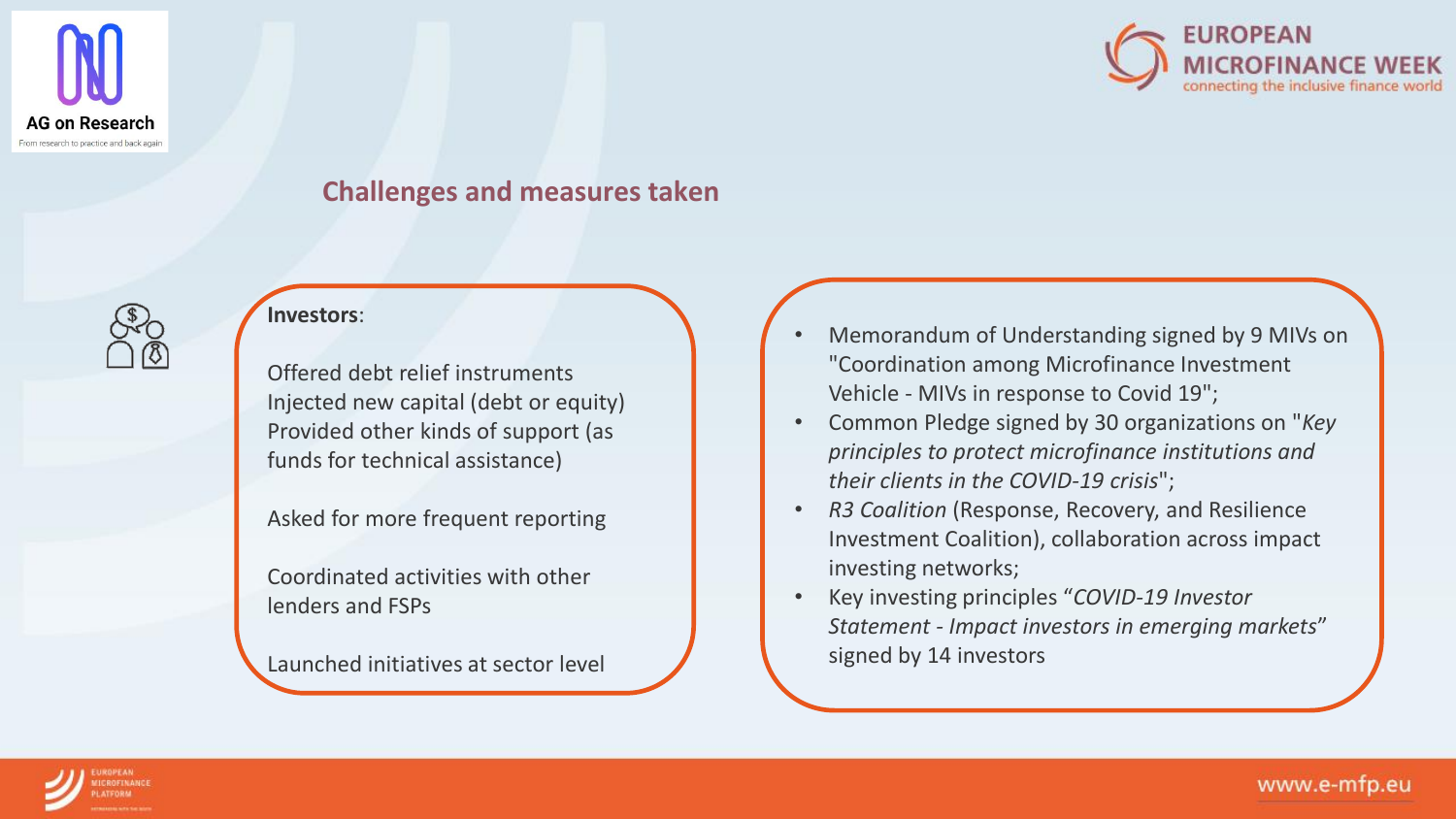



**Key risks**

| <b>Clients</b>                                    | <b>FSPs</b>               | <b>Investors</b>       |
|---------------------------------------------------|---------------------------|------------------------|
| Risk of credit rationing – financial<br>exclusion | Operational risk          | Asymmetric information |
| <b>Client Protection (CP) risks</b>               | Credit risk               | Liquidity risk         |
| Savings-panic                                     | Liquidity risk            | Solvency risk          |
| Risk of changing repayment culture                | Solvency risk             | Foreign exchange risk  |
|                                                   | Mission drift and CP risk | <b>Mission drift</b>   |

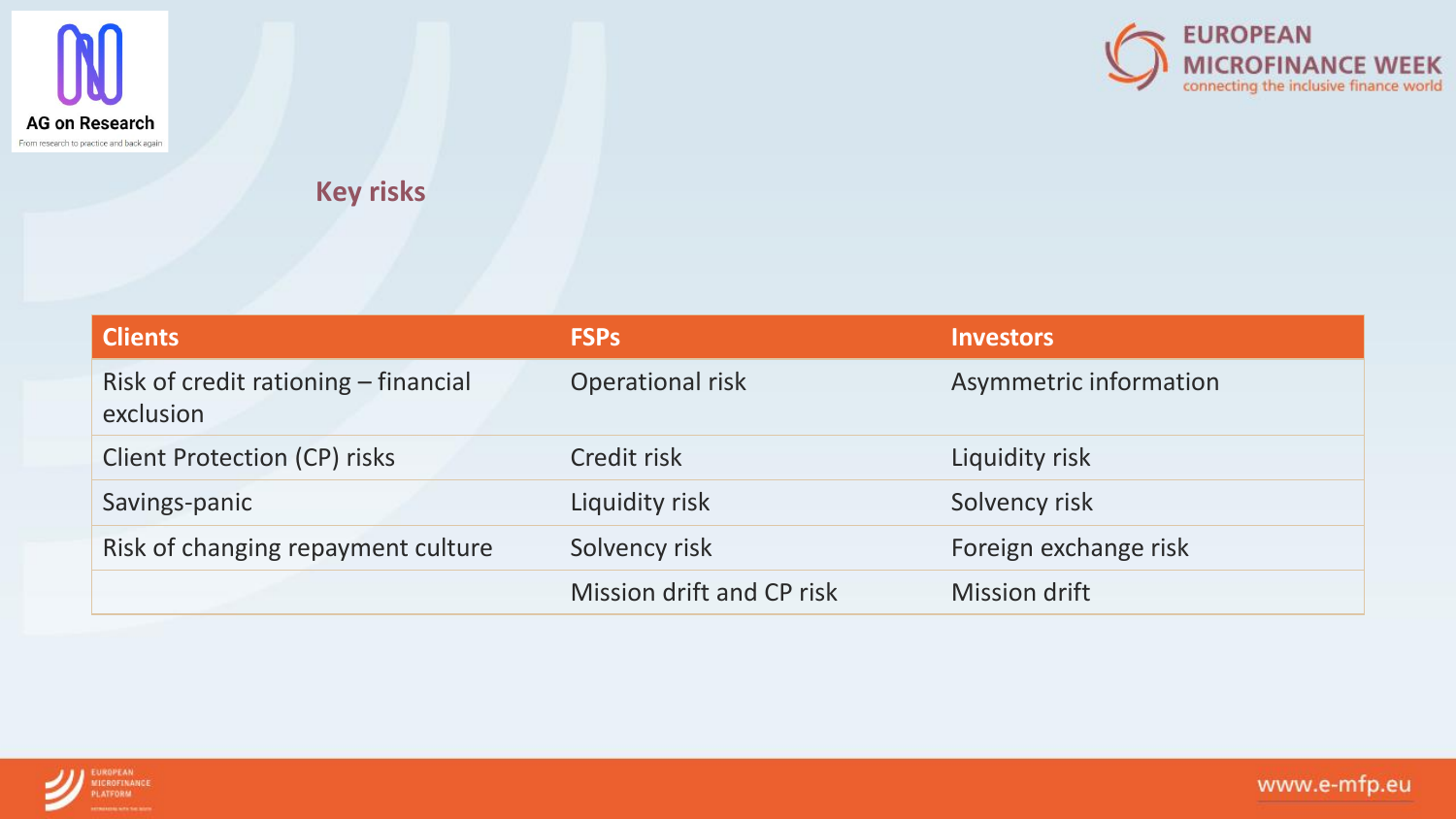



## **Opportunities**

- Digitalization
- G2P transfers
- FSPs credit process (communication, loan assessment, loan disbursement and repayment)
- FSPs new products / services (money transfer, utilities payments, financial education)
- Regulatory
- Innovation (products, services, internal policies/procedures)
- Continue leveraging the sector-level initiatives

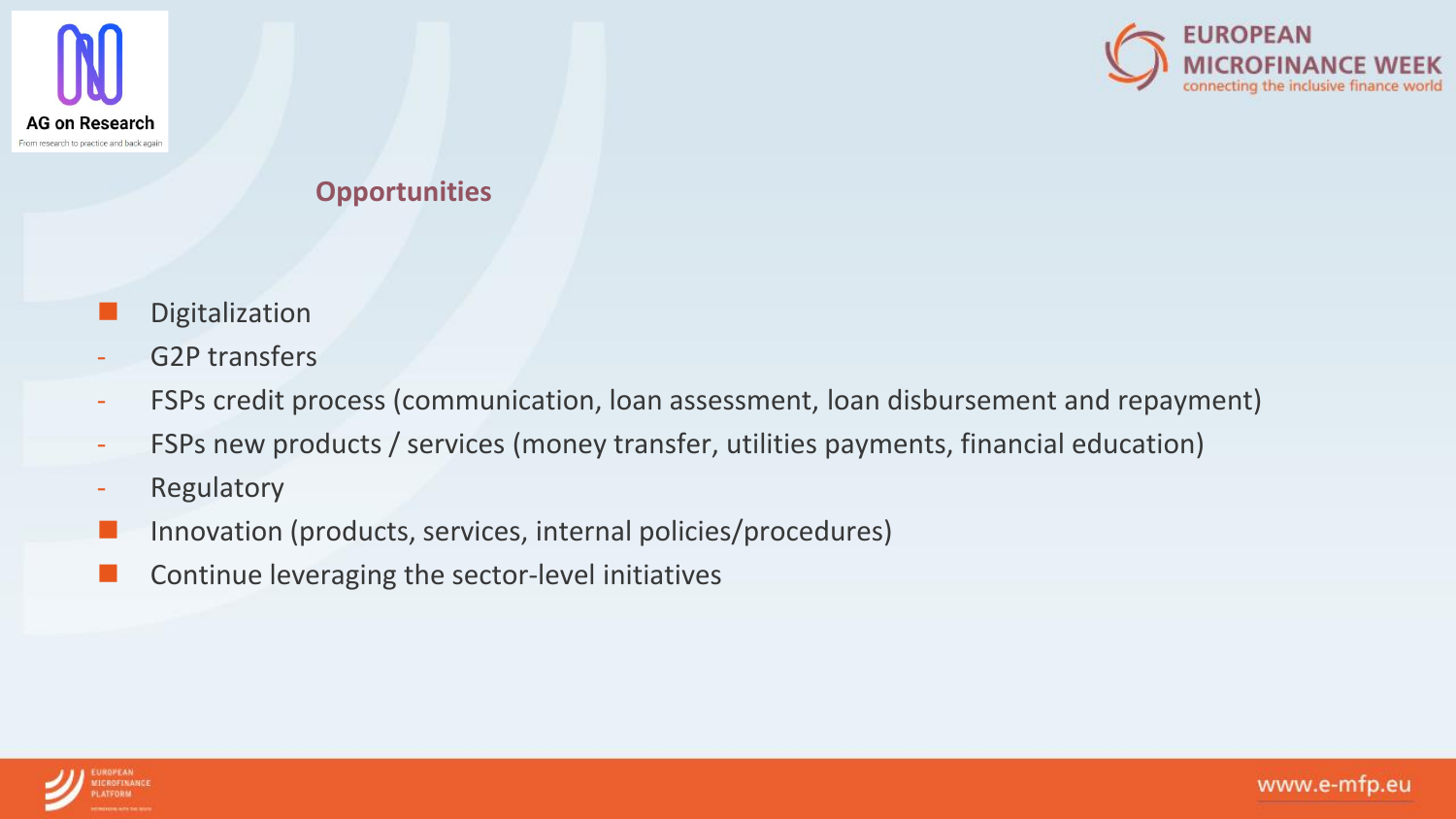



# **Lessons learned**

| <b>Advanced planning</b> | Develop a sound risk management system<br>$\bullet$<br>Design a business continuity plan<br>Put in place SPM and CP policies/procedures                                                         |
|--------------------------|-------------------------------------------------------------------------------------------------------------------------------------------------------------------------------------------------|
| <b>During the crisis</b> | Identify the problem and how is affecting the biz model<br>Monitor the situation<br>Adopt a flexible approach (new products, procedures)<br>Avoid asymmetric information<br>Promote cooperation |
| <b>After the crisis</b>  | Customer at the center<br>$\bullet$<br>Promote innovation<br>Take opportunities                                                                                                                 |

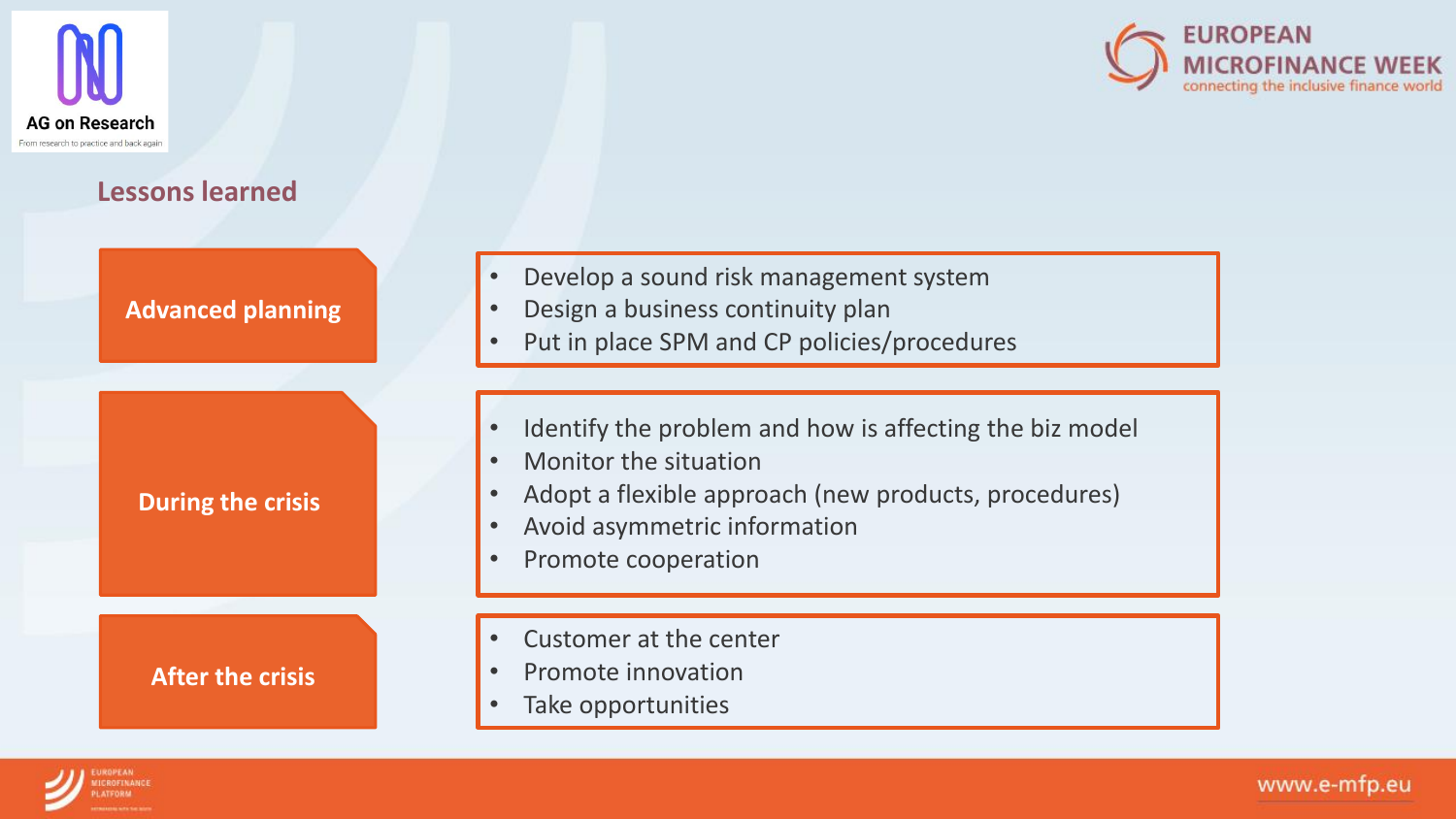

**UROPEAN** 

**ICROFINANCE** 



# **THANK YOU!**

All icons have been downloaded from the website [https://stock.adobe.com](https://stock.adobe.com/)

Valeria E. Pujia Financial Inclusion Specialist valeriapujia@virgilio.it [www.linkedin.com/in/valeria-e-pujia/](https://eur01.safelinks.protection.outlook.com/?url=http%3A%2F%2Fwww.linkedin.com%2Fin%2Fvaleria-e-pujia%2F&data=04%7C01%7Cjean-marc.debricon%40alterfin.be%7C9bd831ea38344d3f47c408d9a5046cae%7C602bb948f52f4d698fe72f96b0812b25%7C1%7C0%7C637722260712364920%7CUnknown%7CTWFpbGZsb3d8eyJWIjoiMC4wLjAwMDAiLCJQIjoiV2luMzIiLCJBTiI6Ik1haWwiLCJXVCI6Mn0%3D%7C1000&sdata=d8YQjWdxMT8cRLadTTElAthfYcm%2BEvgZ7tyx%2FU8mHx0%3D&reserved=0)

www.e-mfp.eu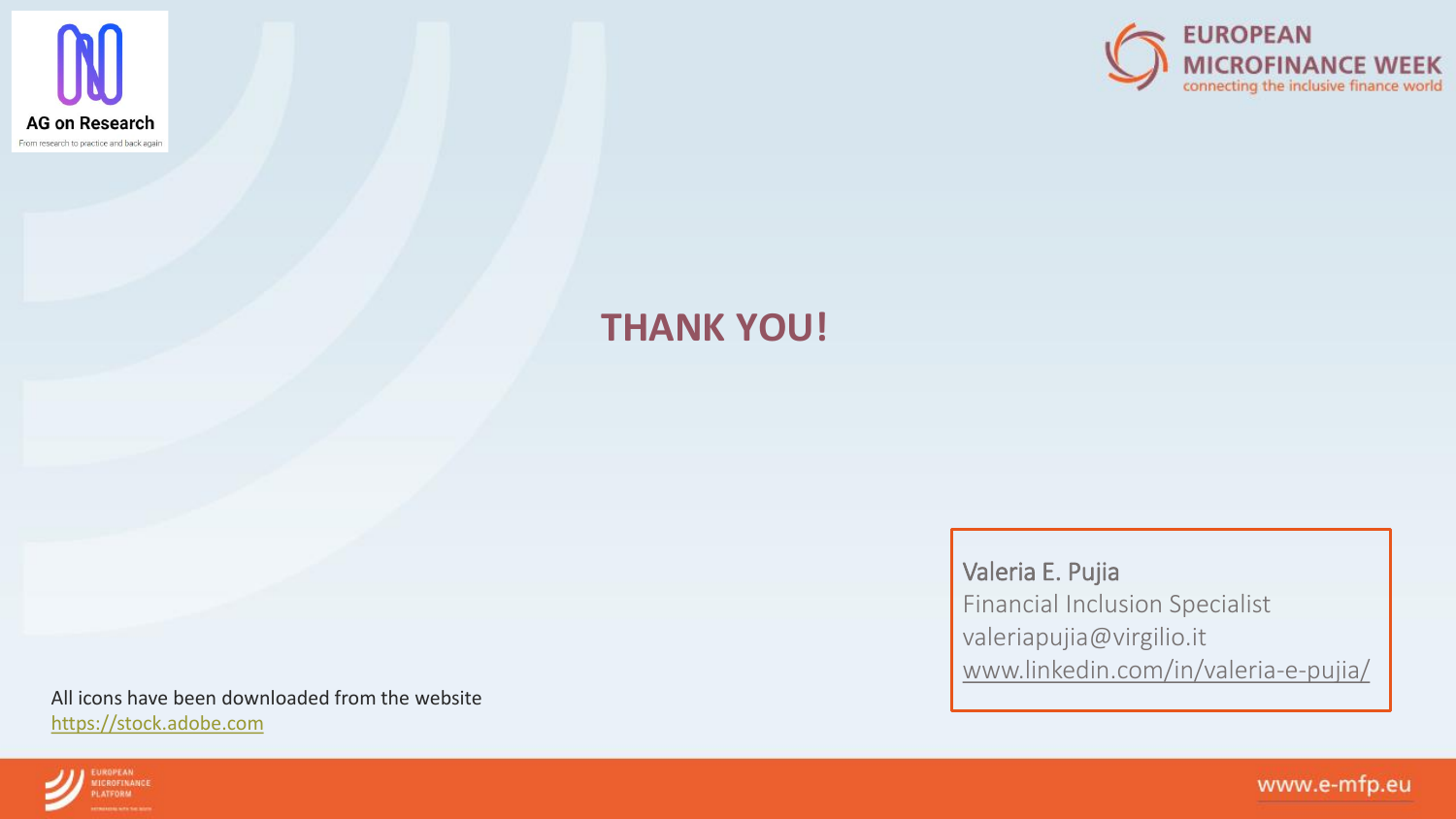



### **Quantitative studies**

#### par30 - Sept 2020



# CGAP data as of Sept 2020: Par30 = 12.5% (9.7% in 2019)  $\frac{par30}{earits} = 46\%$ equity  $\frac{restructured}{total\ portfolio}$  = 19%  $disbursement = 7%$ total assets  $(16\% \text{ in } 2019)$

CGAP survey "Pulse Survey of Microfinance Institutions" (2020) – data as of Sept 2020